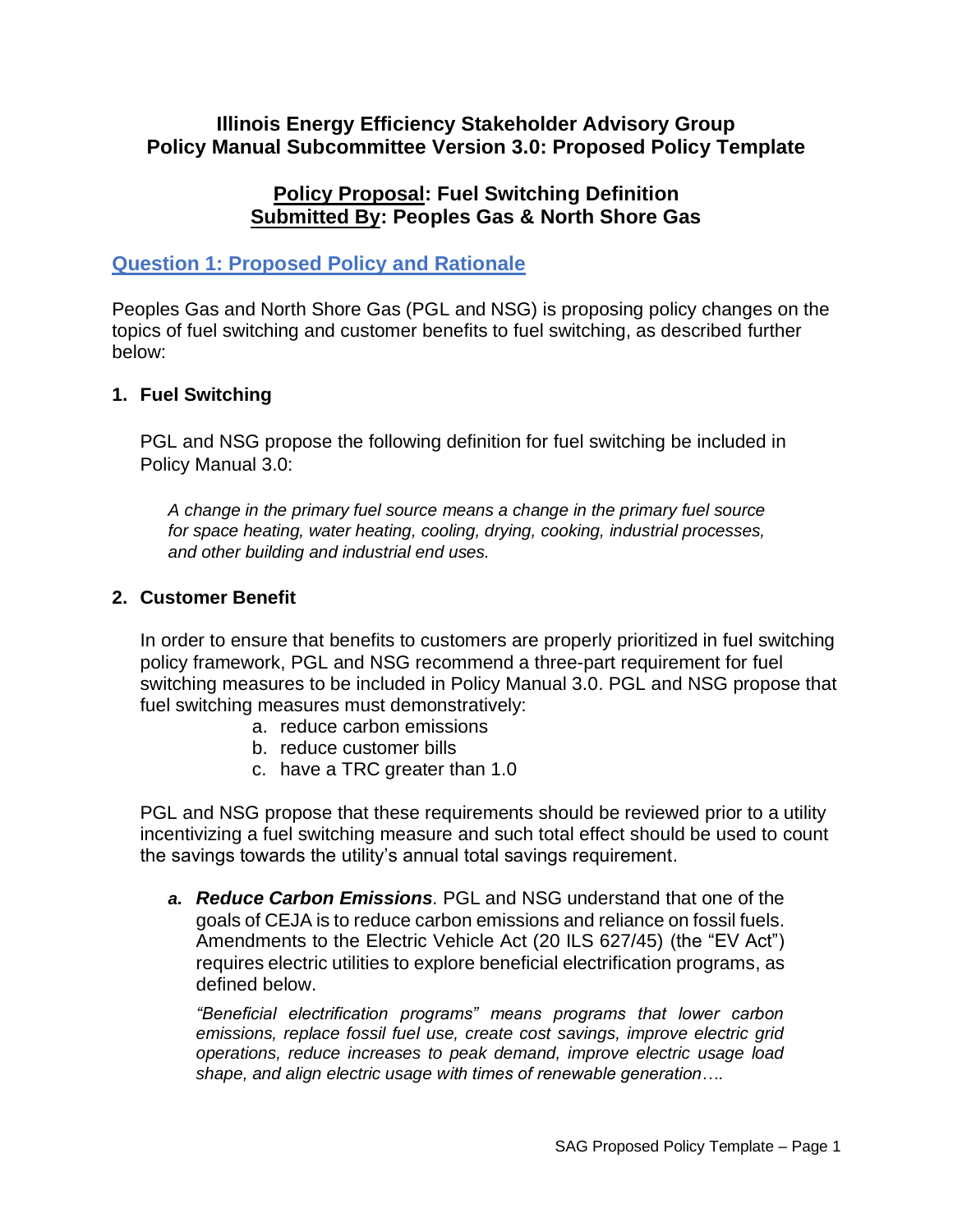Per the EV Act, the electric utilities serving more than 500,000 customers in the state shall file a Beneficial Electrification Plan with the Illinois Commerce Commission (Commission) for programs that start no later than January 1, 2023. The Commission will review the Plan to determine if they are cost-beneficial and in the public interest. One review criterion listed in the statute is to consider whether the Plan is reasonably expected to contribute to the reduction of carbon emissions and meeting air quality standards. This same concept of overall carbon reduction should be applied to fuel switching as energy efficiency measures as well.

- *b. Reduce Customer Bills.* CEJA amended Section 8-103B(b-27) to require the utility to provide the customer with an estimate of the impact of the fuel switching measure on the customer's average monthly electric bill and total energy expenses. PGL and NSG proposes these estimates inform whether a utility should incentivize a fuel switching measure and the savings counted towards the utility's annual total savings requirement. The reduction in customer bills is particularly important for low-income customers, as these measures are not required to meet the total resource cost test.
- *c. TRC Greater Than 1.0.* Illinois utilizes the Total Resource Cost (TRC) test to determine cost-effectiveness for Energy Efficiency and Demand Response Plans. PGL and NSG proposes that fuel switching measures should be evaluated for cost-effectiveness prior to implementation.

The Illinois Energy Efficiency Policy Manual Version 2.1, Section 4 on Program and Portfolio Planning states that Section 8-103B and 8-104 Portfolios shall be designed to accomplish a number of objectives (see response to Question 4 below). Two objectives regarding the TRC include:

- Deliver an overall cost-effective portfolio of energy efficiency and demand response measures using the TRC test.
- On a prospective basis, portfolios should have a TRC greater than 1.0. Program Administrators are encouraged to include business justification for individual programs and measures that have a TRC less than 1.0.

As noted above, CEJA amended the EV Act such that the electric utilities serving more than 500,000 customers in the State shall file a Beneficial Electrification Plan to be reviewed by the Commission to determine if it's cost-beneficial and in the public interest. The EVA Act states that a Plan is cost-beneficial if the total cost is less than the net present value (NPV) of increased electricity costs + NPV of reductions in other customer energy costs + net revenue from electric charging + the societal value of reduced carbon emissions. The EV Act sets a solid framework on cost-benefit that should be likewise considered for fuel switching policy in Policy Manual 3.0.

# **Question 2: Utility Impact**

The proposed policy changes impact Illinois gas utilities and electric utilities.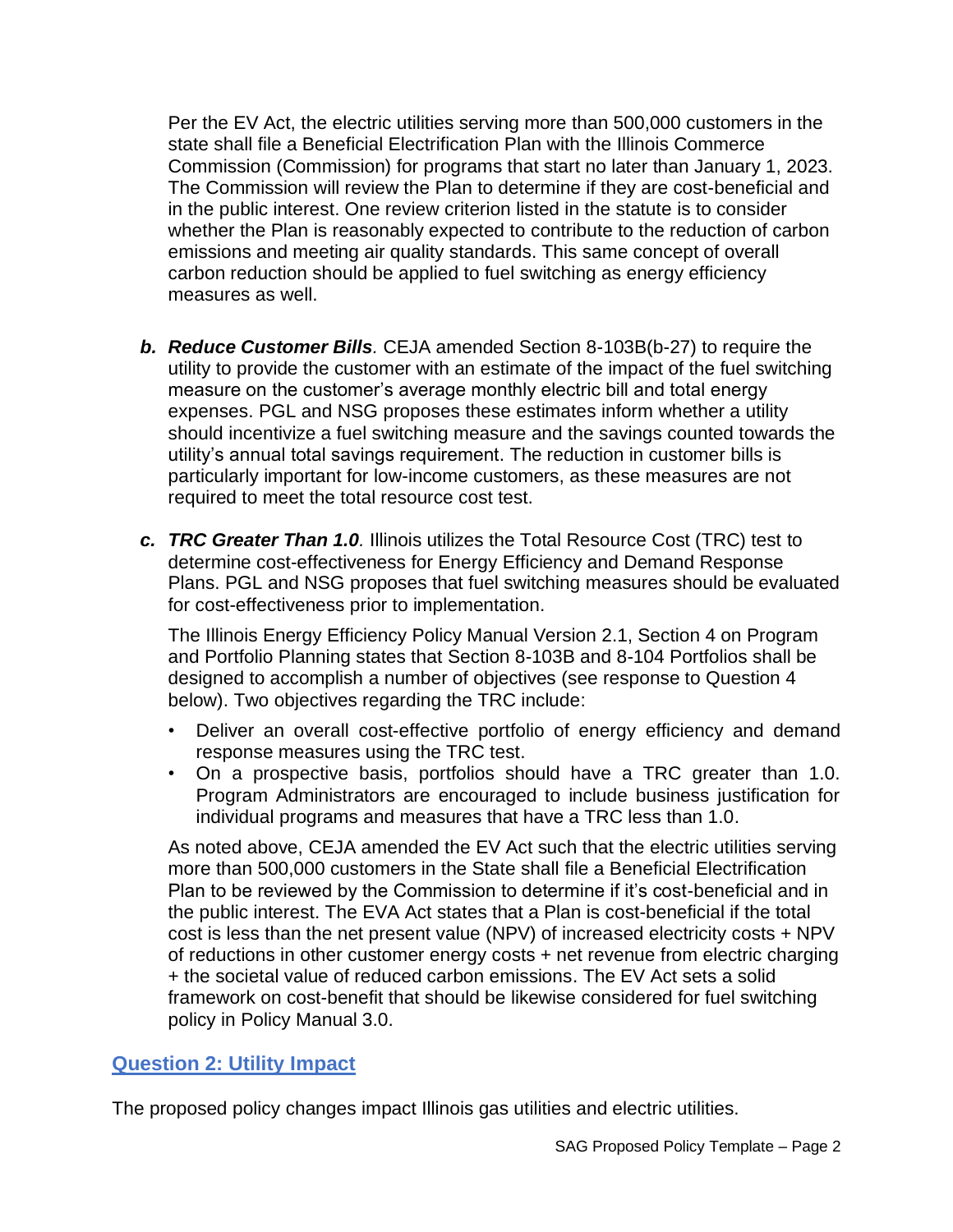# **Question 3: Background Research**

Other jurisdictions with fuel switching statues have policies similar to the ones proposed by PGL and NSG. One such example is Minnesota's Energy Conservation and Optimization Act.

Minnesota Statute § 216B.2402 subd. 4 defines an efficient fuel-switching improvement as a project that:

- (1) replaces a fuel used by a customer with electricity or natural gas delivered at retail by a utility;
- (2) results in a net increase in the use of electricity or natural gas and a net decrease in source energy consumption on a fuel-neutral basis;
- (3) otherwise meets the criteria established for consumer-owned utilities and for public utilities; and
- (4) Requires the installation of equipment that utilizes electricity or natural gas, resulting in a reduction or elimination of the previous fuel used.

Minnesota Statute § 216B.241 subd. 11(d) states that a fuel-switching improvement is deemed efficient if the improvement meets the following criteria, relative to the fuel that is being displaced:

- (1) results in a net reduction in the amount of source energy consumed for a particular use, measured on a fuel-neutral basis;
- (2) results in a net reduction of statewide greenhouse gas emissions over the lifetime of the improvement;
- (3) is cost-effective, considering the costs and benefits from the perspective of the utility, participants, and society; and
- (4) is installed and operated in a manner that improves the utility's system load factor.

# **Optional Question 4: Commission Decision**

The Illinois Energy Efficiency Policy Manual Version 2.0 was approved by the Commission in Docket No. 19-0983. In light of Public Act 102-0662 (effective September 15, 2021), which changes provisions of the law that affect energy efficiency, the Subcommittee developed Version 2.1 to update certain provisions of this Manual in a manner consistent with the approved Version 2.0.

Section 4: Program and Portfolio Planning states the following (underline added for emphasis):

*Section 8-103B and 8-104 Portfolios shall be designed to accomplish the following objectives:*

• *Delivery of an overall Cost-Effective Portfolio of Energy Efficiency and Demand Response Measures using the Total Resource Cost Test;*